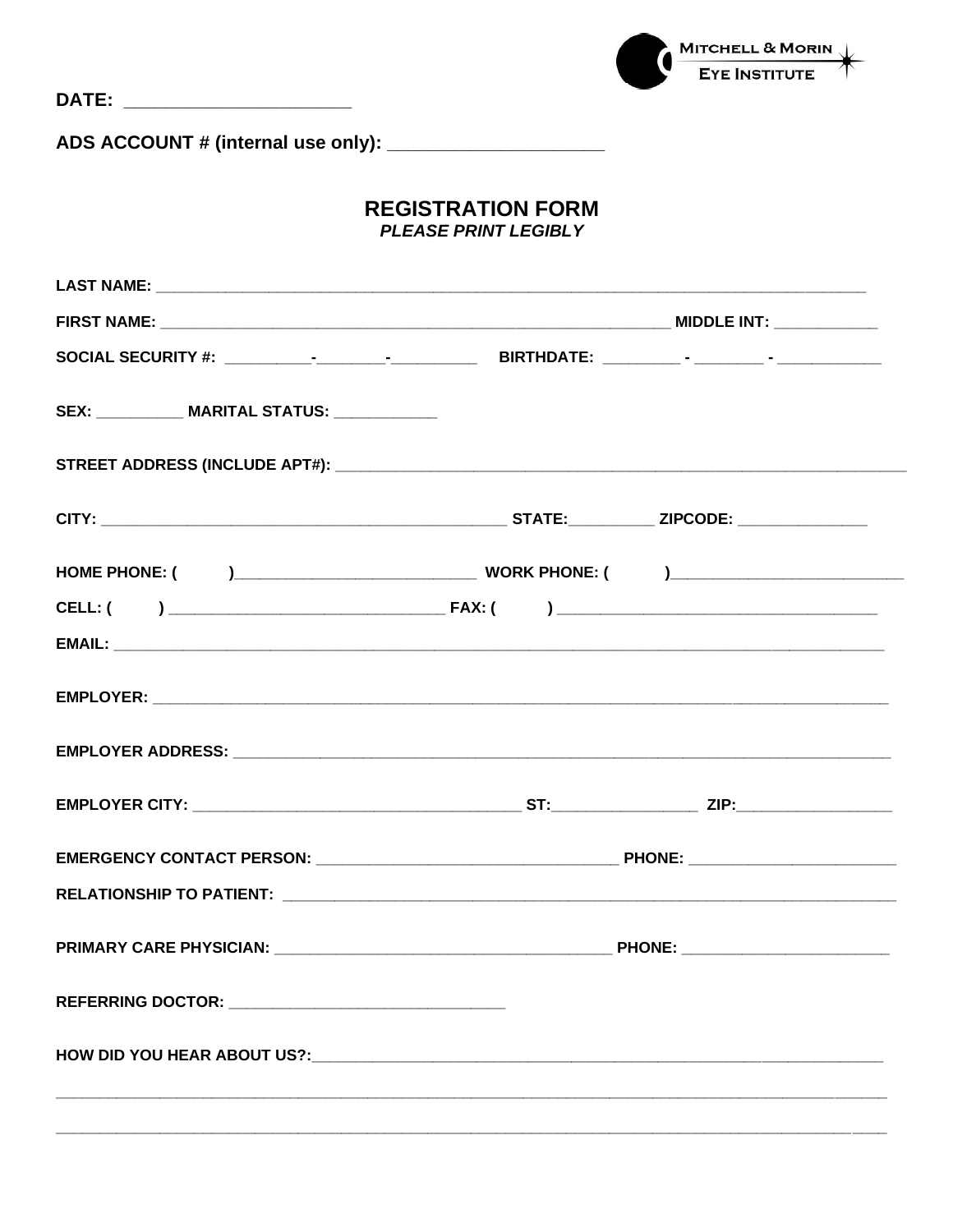**Mitchell Eye Institute, P.C. Clinical History Form**

| In an effort to spend as much quality time with you during your exam as possible, we would appreciate you<br>filling in as much of the following information as possible while you are waiting OR before you arrive. |             |                   |                                                                                                                                                                                                                                |  |
|----------------------------------------------------------------------------------------------------------------------------------------------------------------------------------------------------------------------|-------------|-------------------|--------------------------------------------------------------------------------------------------------------------------------------------------------------------------------------------------------------------------------|--|
| <b>CURRENT MEDICATIONS</b>                                                                                                                                                                                           | <b>Dose</b> |                   | <b>Reason for taking it</b>                                                                                                                                                                                                    |  |
|                                                                                                                                                                                                                      |             |                   |                                                                                                                                                                                                                                |  |
|                                                                                                                                                                                                                      |             |                   |                                                                                                                                                                                                                                |  |
| <u>CURRENT PHARMACY: ______________________LOCATION________________________PHONE#_______________</u>                                                                                                                 |             |                   |                                                                                                                                                                                                                                |  |
|                                                                                                                                                                                                                      |             |                   | Your height? ___________________Current weight? _______________Most Recent Blood Pressure ?_______________                                                                                                                     |  |
|                                                                                                                                                                                                                      |             |                   |                                                                                                                                                                                                                                |  |
| Do you have any medical conditions or have you had any surgery? (use reverse side if necessary)                                                                                                                      |             |                   |                                                                                                                                                                                                                                |  |
| Please check if you are experiencing any of the following symptoms:                                                                                                                                                  |             |                   |                                                                                                                                                                                                                                |  |
| <b>Weight Loss:</b><br>Fever:                                                                                                                                                                                        | Fatigue:    | <b>Headaches:</b> | <b>Sinus Congestion:</b>                                                                                                                                                                                                       |  |
|                                                                                                                                                                                                                      |             |                   | Ear/Balance problems: ______________ Cough: __________Chest pain: ___________ Shortness of Breath: __________                                                                                                                  |  |
|                                                                                                                                                                                                                      |             |                   |                                                                                                                                                                                                                                |  |
|                                                                                                                                                                                                                      |             |                   | Arthritis: _________ Rashes: ________ Weakness: _________ Depression or Psychological problems: __________                                                                                                                     |  |
| Confusion: _____________ Hormonal Problems: ______________ Bleeding or clotting problems: _________                                                                                                                  |             |                   |                                                                                                                                                                                                                                |  |
|                                                                                                                                                                                                                      |             |                   | MEDICATION ALLERGIES: New York State State State State State State State State State State State State State State State State State State State State State State State State State State State State State State State State |  |
|                                                                                                                                                                                                                      |             |                   | ,我们也不会有什么。""我们的人,我们也不会有什么?""我们的人,我们也不会有什么?""我们的人,我们也不会有什么?""我们的人,我们也不会有什么?""我们的人                                                                                                                                               |  |
|                                                                                                                                                                                                                      |             |                   |                                                                                                                                                                                                                                |  |
| <b>REV 4/14</b>                                                                                                                                                                                                      |             |                   |                                                                                                                                                                                                                                |  |